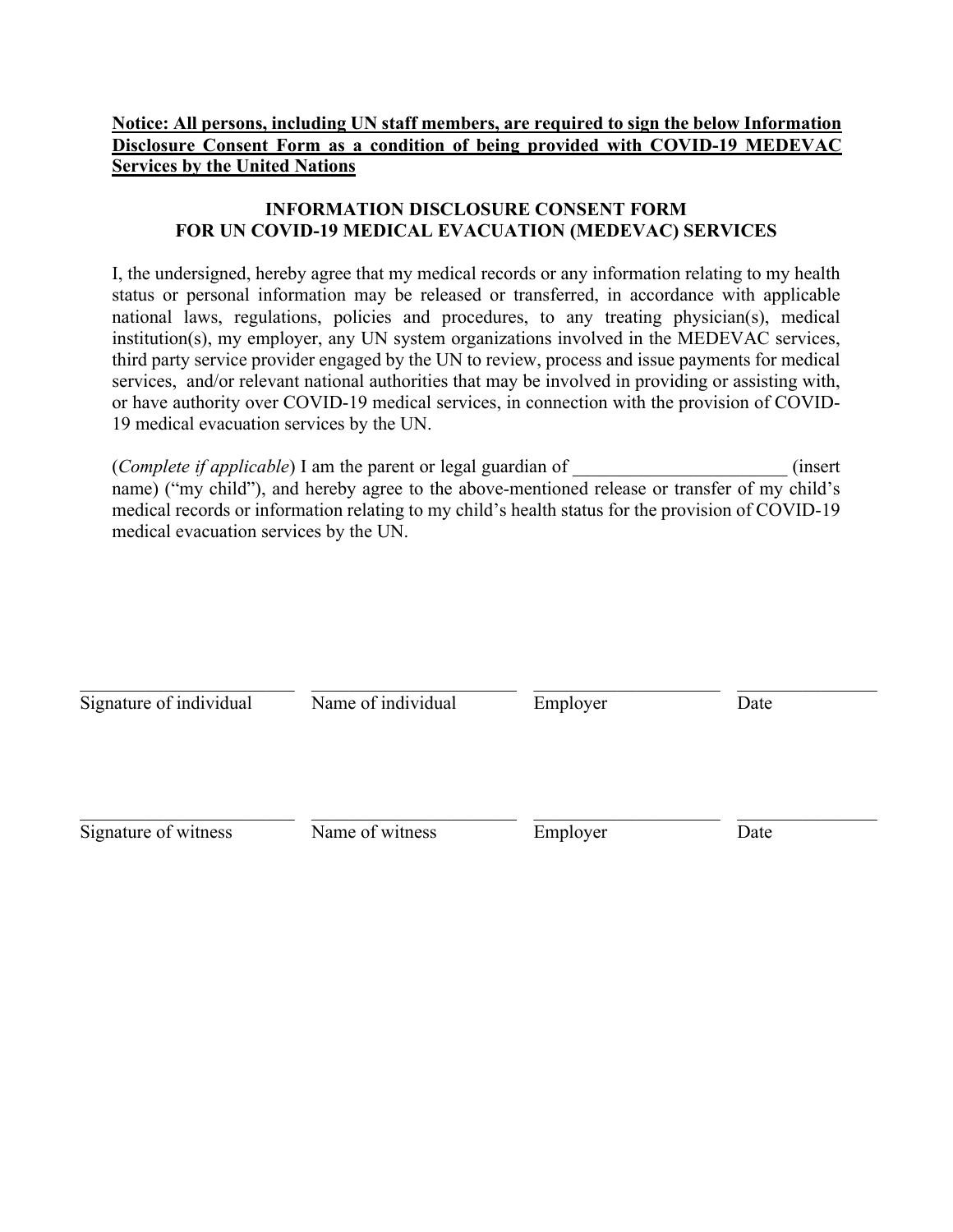**Notice: All persons, other than staff members of the UN or its funds and programmes, are required to sign the below General Release from Liability Form as a condition of being provided with COVID-19 MEDEVAC Services by the United Nations**

## **GENERAL RELEASE FROM LIABILITY FORM FOR UN COVID-19 MEDICAL EVACUATION (MEDEVAC) SERVICES**

I, the undersigned, hereby recognize that my travel on ground and/or air transportation for medical evacuation purposes due to my medical condition relating to COVID-19, as well as all medical care that may be provided to me by the UN, UN entities, UN contractors and/or government authorities and their personnel, is solely for my own convenience and benefit, and may take place in areas or under conditions of special risk. In consideration of receiving such transportation and medical care, I hereby:

- (a) Assume all risks and liabilities in connection with the provision of such transportation and medical care;
- (b) Recognize that neither the United Nations, nor any of its officials, employees or agents is liable for any loss, damage, injury or death that may be sustained by me during or as a result of the provision of such transportation and medical care;
- (c) Agree, for myself as well as for my dependents, heirs and estate, to hold harmless the United Nations and all its officials, employees and agents from any claim or action on account of any such loss, damage, injury or death;
- (d) Acknowledge that any air transportation for medical evacuation purposes is not offered as a commercial service or a service for the general public; that the air transportation may be operated in an area of possible hazardous conditions, including hostilities; that the operating air transportation conditions and facilities may not meet International Civil Aviation Organization ("ICAO") or other international or national standards, which could pose special risks for the flight; and my travel on this flight is not covered by the Warsaw Convention and/or Montreal Convention, or related authorities;
- (e) Agree, for myself as well as for my dependents, heirs and estate, that in the event that I sustain any loss, damage, injury or death during or as a result of the provision of medical care for which the United Nations otherwise may be found to be liable, such liability, if any, shall be subject to the terms of paragraphs 8 and 9 of General Assembly resolution 52/247 of 17 July 1998, whether or not the medical care is provided in the context of peacekeeping operations and whether or not such terms are otherwise directly applicable by virtue of that resolution;<sup>1</sup>

<sup>&</sup>lt;sup>1</sup> In paragraphs 8 and 9 of its resolution 52/247 of 17 July 1998, the General Assembly:

<sup>&</sup>quot;8. *Decides* that, where the liability of the Organization is engaged in relation to third-party claims against the Organization resulting from peacekeeping operations, the Organization will not pay compensation in regard to such claims submitted after six months from the time the damage, injury or loss was sustained, or from the time it was discovered by the claimant, and in any event after one year from the termination of the mandate of the peacekeeping operation, provided that in exceptional circumstances, such as described in